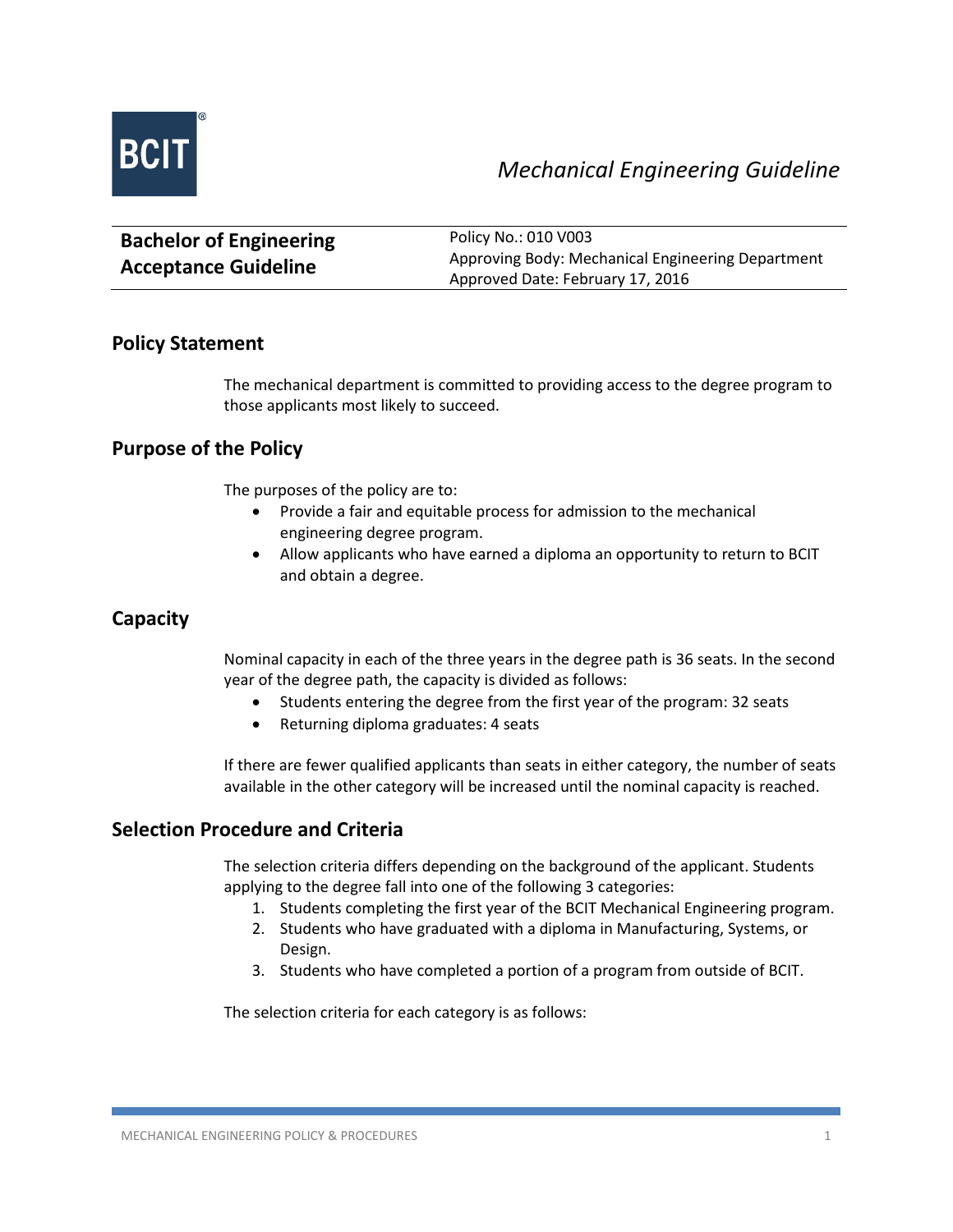### *1. Students completing the first year of the BCIT Mechanical Engineering program*

Near the completion of the first year of the program, students select to continue on the degree path during the option selection process.

#### **Criteria**

- Fully complete first year.
- A minimum GPA of 70% in the first year of the program.

#### **Competitive Entry**

If the number of applicants exceeds the number of available seats, students will be ranked based on the GPA from the first year of the program. Seats will be offered based on the rankings until the capacity is reached.

# *2. Students who have graduated with a diploma in Manufacturing, Systems, or Design*

Students who have graduated with a diploma in Mechanical Engineering from BCIT may return to BCIT to complete the degree. Students will typically enter into level 3, however, students who have completed all courses in the second year of the degree path may be eligible to enter into level 5 if space is available.

#### **Criteria**

- Graduation with a diploma in a BCIT Mechanical Engineering program.
- Minimum overall GPA of 70% for the entire diploma. If a student completes more than one option of the Mechanical Engineering diploma, the GPA includes all courses in all diplomas.

#### **Competitive Entry**

If the number of applicants exceeds the number of available seats, students will be ranked based on the GPA from the two years of the diploma program. Seats will be offered based on the rankings until the capacity is reached.

#### **Work Experience Credit**

A bonus for relevant work experience will be added to the calculated GPA. The work must be after earning a diploma of technology and must be at a technologist or engineering level. The bonus is calculated as follows:

- 10 months up to 22 months 1% total bonus
- 22 months or greater 2% total bonus

The work experience credit is used for the purpose of ranking students. All students must meet the minimum GPA set out in the criteria.

#### **Time Limitations**

Students who have been away from the program for more than 5 years will be required to re-take the second year of the program.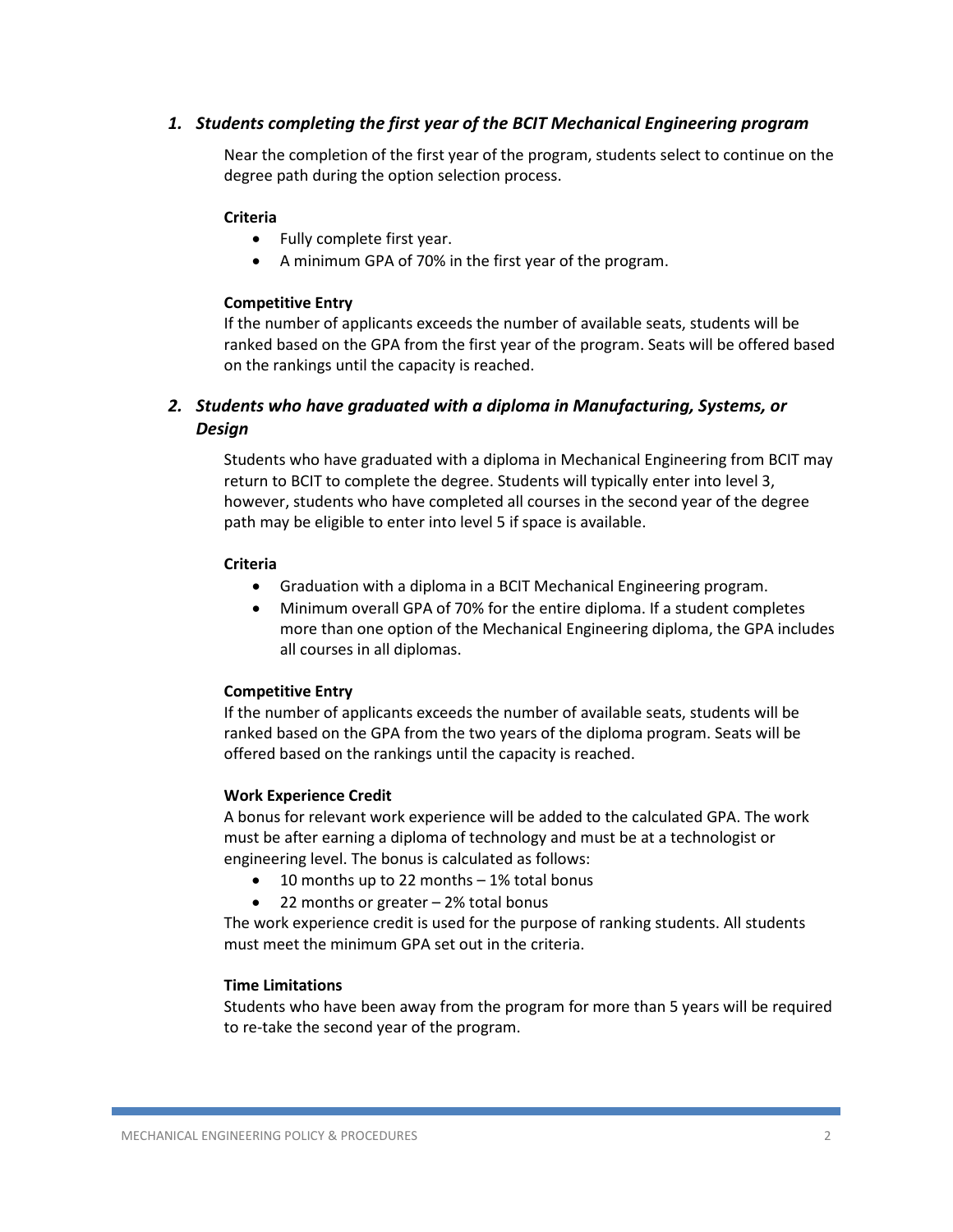### *3. Students who have completed a portion of a program from outside of BCIT*

Students with education from outside BCIT must enter into the first year of the diploma program. After completion of first year, they are treated the same as other students who are completing the first year of the program.

# **GPA Calculation**

Grade Point Averages (GPA) are calculated on all attempts at all courses per BCIT grading policy. Equivalent courses are excluded from the calculation.

# **Document History**

| <b>Date</b>  | <b>Activity</b>                                                                      |
|--------------|--------------------------------------------------------------------------------------|
| Feb 17, 2021 | Reviewed at Dept meeting. Approved by department. Saved as V003                      |
| Jan 28, 2021 | Updated GPA Calculation section to include all attempts at all courses. Endorsed by  |
|              | PH <sub>s</sub> .                                                                    |
| Nov 18, 2020 | Reviewed at Dept meeting. Approved by department. Saved as V002                      |
| May 7, 2020  | Reviewed by Program Heads                                                            |
| Apr 30, 2020 | Added Document History (this table). Minor edit to add additional explanation on GPA |
|              | calculation when students complete more than one diploma.                            |
| Feb 17, 2016 | Approved by Department                                                               |